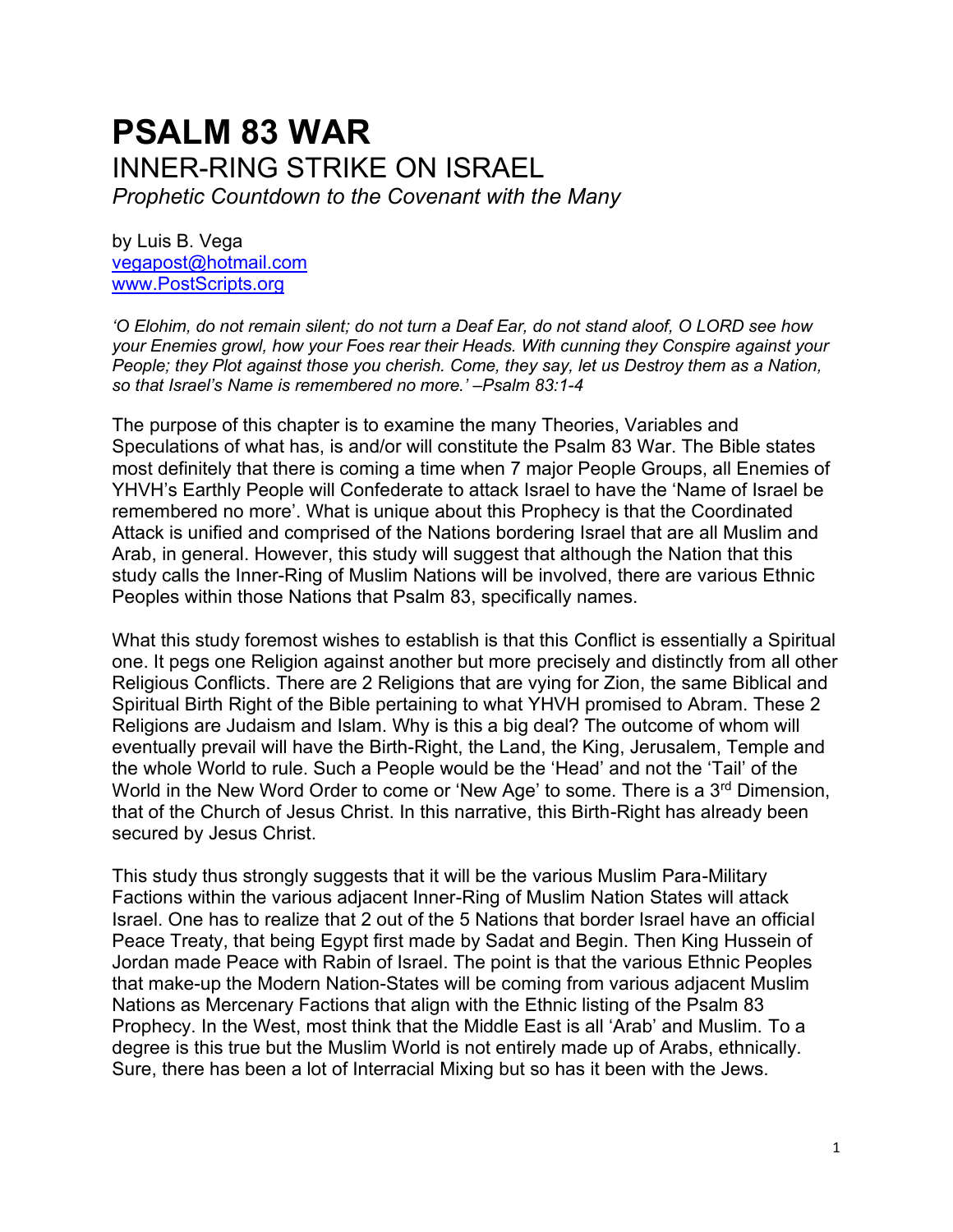## **Muslim Confederations**

Nonetheless, given that the Bible in Psalm 83 specifies 7 main People Groups, it is rather interesting that there is currently 7 main Para-Military Factions within Islam that are vying for the Total Destruction of Israel. This study suggests that the Inner-Ring Invasion will be the Muslim Peoples that constitute the various Paramilitary Fronts. Such Muslim Alliances have occurred before against Israel and for that reason, many End Times Biblical Scholars are skeptical that the Psalm 83 War is yet to occur in the future.

Many propose and believe that such an Alliance occurred already, for example in 1948 with Israel's War of Independence, or during the Yom Kippur War of 1973. Although such were the case, not all the Arab countries were present as the Psalm 83 list specifies. As in all Ethnic Groups, there are varying degrees of unity and dedication. In the case of the Arabs at large, this has been true as the expanse of the Territorial Dominion of the Muslim World stretches from the Atlantic to the Pacific Ocean and on the 3 main Continents of Europe, Asia and Africa.

However, there is no single issue that unites the Muslim World than possession Zion; Israel, Jerusalem and the Temple Mount. Aside from the cause of the Palestinians, most other Muslims in the World only pay lip-service and provide funds. However, in the last decade, due in part to the Syrian Civil War, the Syrian Civil War will be used to start the Countdown to Armageddon. To a large extent, the Muslim Mercenaries that are already in Syria from all over the Muslim World will converged upon Israel. Due to this Threat, there will be a necessary action on the part of Israel.

Such an event will rally the various Arab Fighting Factions that in some cases are fighting each other will unite to Confederate themselves against Israel in an Open Militaristic and Coordinated Attack. Such will militarily coordinate an Attack on 7 Fronts by the 7 Ethnic Muslim Para-Military Groups. The following listing is the suggested correspondence of the Psalm 83 Ethnic Peoples to the Modern Muslim Para-Military Factions.

| 1. Edom<br>Moab<br>Ammon | = Peoples of Jordan<br>= Peoples Central Jordan<br>= Peoples of Northern Jordan | Fatah<br>Fatah            | Fatah |           |
|--------------------------|---------------------------------------------------------------------------------|---------------------------|-------|-----------|
|                          | 2. <b>Ishmaelites</b> = Peoples of Saudi Arabia Muslim Mercenaries              |                           |       |           |
| 3. Hagrites<br>Amalek    | = Peoples of Egypt<br>= Peoples of Sinai Peninsula Muslim Brotherhood           | <b>Muslim Brotherhood</b> |       |           |
| 4. Byblos<br>Tyre        | = Peoples of Lebanon<br>= Peoples of Lebanon                                    | Hezbollah                 |       | Hezbollah |
| 5. Philistia             | = Peoples of Gaza                                                               | Hamas                     |       |           |
|                          | <b>6-7. Assyria</b> = Peoples of Syria and Iraq ISIS, AI Shabaab                |                           |       |           |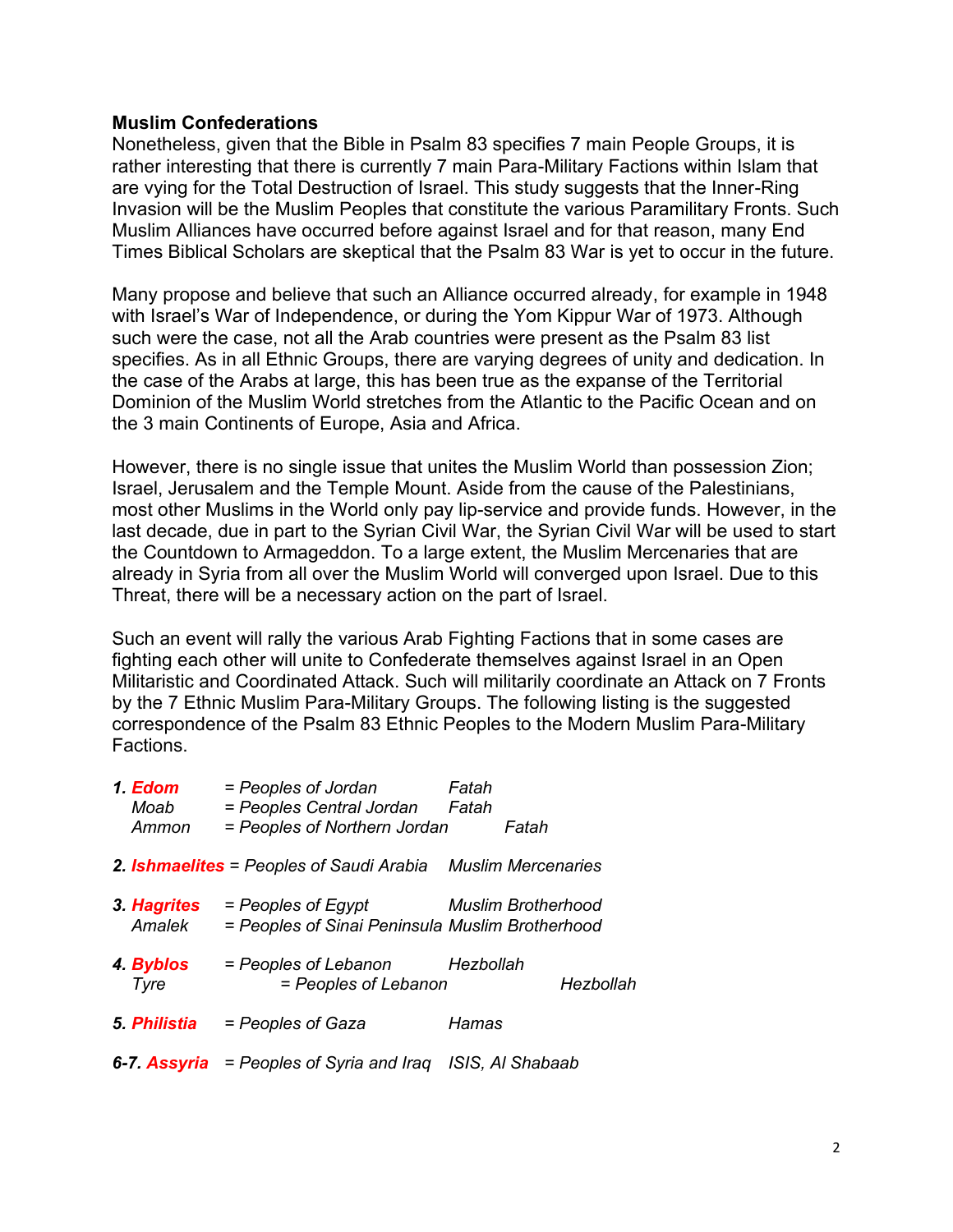## **War Footing**

It is interesting that the factor of 7 always seems to occur when there is a major War or Prophetic Move in the 'Chess Board' of the Prophetic Middle East concerning Israel, Jerusalem and the Temple Mount. This Numerical Factor of 7 Muslim People Groups or Nations occurred in 1948, 1967 and 1973. Such People Groups would be seen as Arab and Muslim, but there is a Biblical distinction based on location. The following are some Geo-Political observations regarding why the Psalm 83 War is not yet fulfilled.

Although the 'Prophetic Pattern' is there and has echoed down through History concerning Israel's Invasions. This study suggests that in the End of Days, it would appear that the Isaiah 17 Burden of Damascus will set the stage for the Domino Effect of 'Prophetic Wars' that will center on possessing Zion, the Land, Jerusalem and Temple. This study suggests that the cause for this Confederated Muslim Unity is to be caused by the Isaiah 17 Prophecy concerning the Total Destruction of Damascus.

In fact, this Psalm 83 War of the Inner-Ring of Muslim People Factions is what this study strongly suggests will pave the way for the Covenant with the Many. It will be when Israel will 'Confirm' a Peace and Security status presented by the False Messiah, as it will be miraculously victorious over such Muslim People Factions. The Psalm 83 verse in the Bible discloses the real Heart of the matter for the Muslims in particular. The talk of accepting a 2-State Solution, is a farce.

However, the defeat of this Inner-Ring of Muslim Nations will emboldened the Outer-Ring. The Muslim track record of reactions toward Israel's mere existence tells a different narrative though. The truth is that the Muslims do not want a 2-State Solution. During the UN Partition Plan of 1947, the Arabs wanted all the Promised Land for the 'Palestinian' Muslims only. Both the Bi-Laws of the Charters of the PLO, then Hamas and Fatah, particular to the Palestinian cause call for the 'Destruction of Israel'.

The Palestinians originally rejected the 2-State Solution in 1947. The whole Muslim World specific to the Inner-Ring of Muslim Nations bordering the new State of Israel rather went to War but not as Para-Military Factions as one in particular become the PLO, for example. The following is a suggested War Timeline that centers on Jerusalem of the coming Prophetic Wars between the Jews and Islam.

| Isaiah 17 | Psalm 83 War | Gog-Magog War I  | <b>Battle of Armageddon</b>            | Gog-Magog War II<br>-(1000 Years)--------- |
|-----------|--------------|------------------|----------------------------------------|--------------------------------------------|
| Damascus  | Jerusalem    | <b>Jerusalem</b> | <b>Jerusalem</b>                       | Jerusalem                                  |
|           |              | Beginning        | --Daniel's 70th Week--------<br>Middle | End                                        |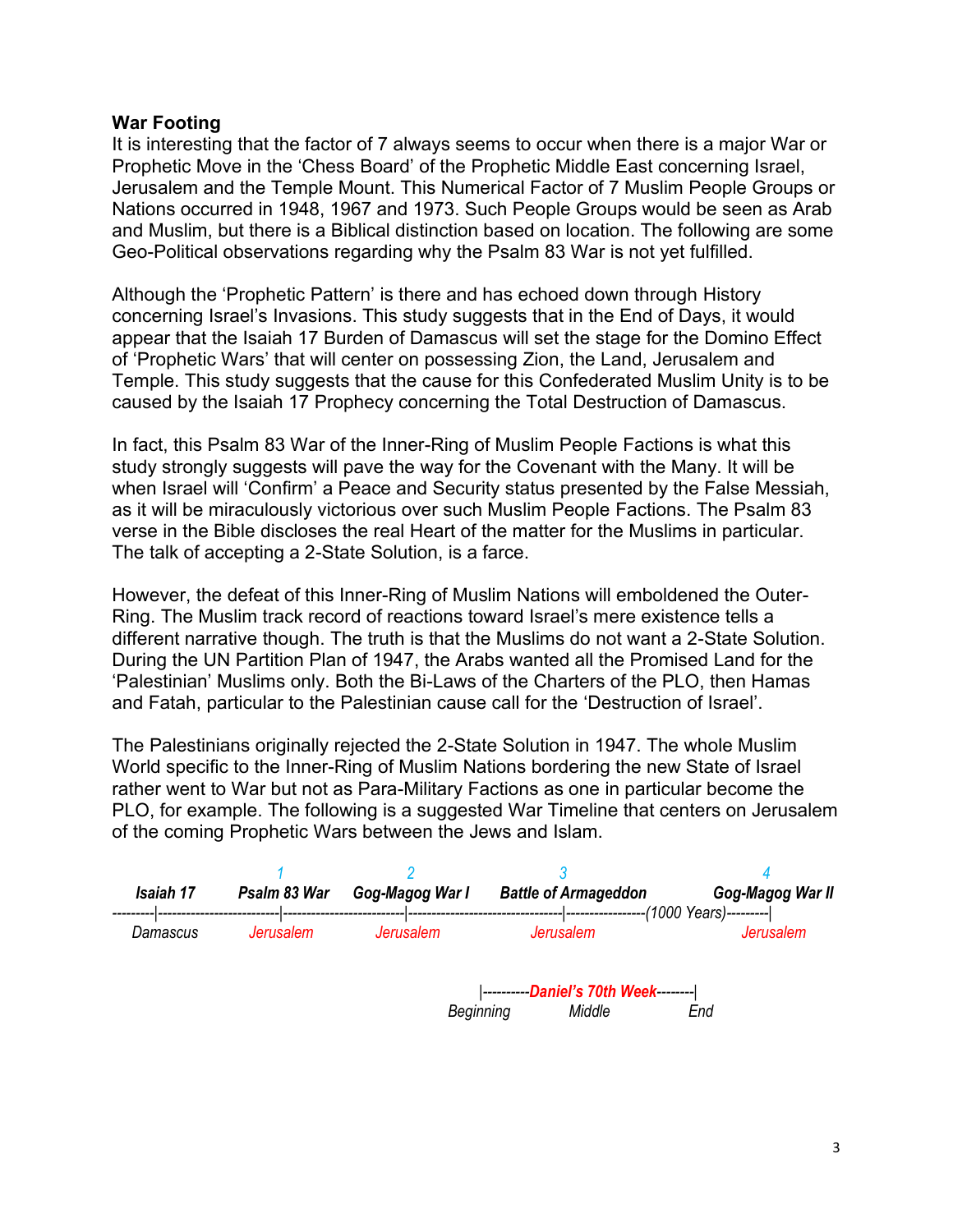## **Political Preludes**

The Muslims would rather not have a Free Sovereign State of Palestine but as a Sacrifice to deny Israel having one. Since 2005, when Israel withdrew from Gaza in a 'Land for Peace' deal, there have been constant Rocket Attacks from Gaza still and major Military Bombings by Israel as Tunnels and Armed Incursions by the Palestinians continue to this Day. After the Psalm 83 War, as noted there will be a 'Confirming' the Covenant with the Many that will instill a false sense of 'Peace and Security' for Israel.

Israel will let its Guard down much as it did prior to the Yom Kippur War of 1973. One has to consider that attacks on Israel are also coming from the North, a foreshadowing of the Gog-Magog War. The Invasions of Israel have traditionally come from the North as it follows the Natural Geographical Lay of the Land and Ancient Trade Routes. The end of the 7-Year Tribulation Period will culminate in Armageddon. This War starts in the Valley of Megiddo as the World Coalition of Armies meet there to possess Zion as march toward Jerusalem.

The World Armies that amass in Megiddo ends-up in Jerusalem to confront Jesus and His Warrior Bride, the Raptured Saints on the Mount of Olives, etc. As Jesus establishes His Davidic Throne and Earthly Kingdom for 1000 Years called the Millennial Reign, thereafter Lucifer who was chained will be set free for the Last Revolt as he amasses a last Human War against the Eternal King and His Holy City, Jerusalem or Zion. It is very interesting that the majority of the Muslim Mercenaries are also in the North, specifically in Syria. Many of these factions along with Hezbollah in Lebanon are really a Proxy of Iran.

Such will play a direct role in the Outer-Ring of Muslim Nations led by Russia that will invade Israel as the Gog-Magog War 1. Iran has attempted to ship arms to such Muslim Para-Military Factions by convoys and ships at Sea. Although the Iranian Revolutionary Guard is Shi'ite as is Hezbollah, Iran with its pledge to help the Palestinian cause has also attempted to ship Armaments to Hamas, for example. In some cases, the Israeli Navy has intercepted various Vessels at Sea with shipments of Arms to Palestine from Iran. Since the late 1960s, the main Muslim Para-Military Faction fighting directly against Israel was the PLO. Hezbollah has also had a direct Micro-War with Israel.

What this study suggests is that the Outer-Ring of Muslim Nations led by Russia and Iran are essentially coaching the Inner-Ring as a '2<sup>nd</sup> String' or B-Team to weaken Israel. Such a Para-Military Religious Faction as Hezbollah is said to have been stockpiling over 100,000 Rockets of various calibers and some now have Sophisticated Guided Electronics. In essence, Hezbollah's Military Strength in Conventional Warfare is on par with any sort of other Militaries in the Muslim World. The following are the 5 Muslim Nations bordering Israel.

- *1. Egypt*
- *2. Arabia*
- *3. Jordan*
- *4. Syria*
- *5. Lebanon*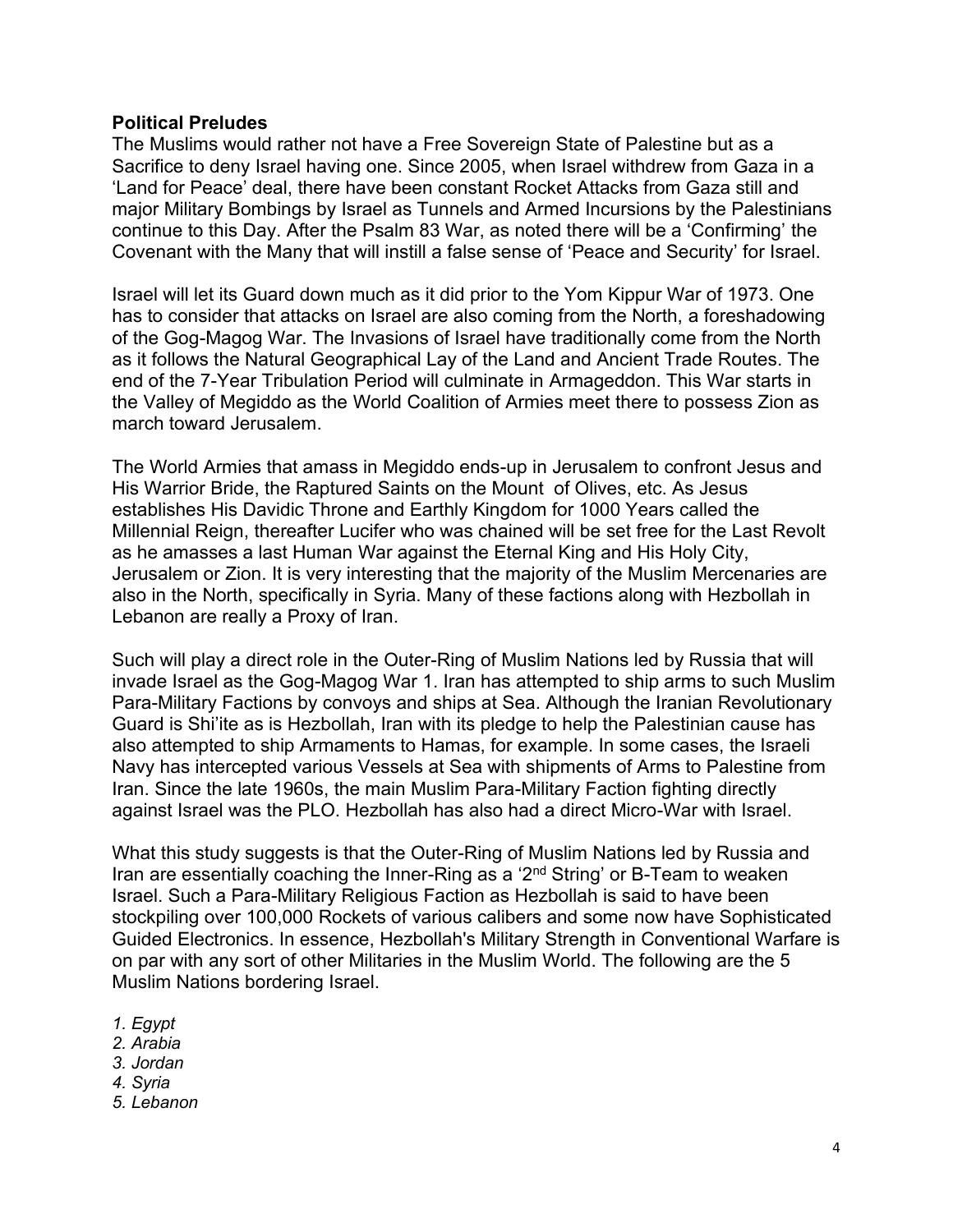# **A Prophetic War**

In comparison to what Israel has, it may be laughable to some but the sheer number of Rockets means that it will overwhelm the Israeli Iron Dome. At best, it is estimated that only 10-20% of such Rockets that Hezbollah alone could be neutralized. It is considerably more than most countries have and mind you, this is just a small Para-Military Religious Faction of the so-called 'Religion of Peace'. It is estimated that Hezbollah has more than 25,000 Full Time Fighters and perhaps 20,000-30,000 Reservists. They are financed in part and trained by Iran's Islamic Revolutionary Guards.

It is estimated that Hezbollah's Military Budget runs about 1 Billion Dollars per Year. As the Palestinian Authority ruling class also receive Billions combined from the UN, EU and the USA, the Gaza Strip continues to deteriorate from lack of Investment of such funds as the Infrastructure is collapsing. Since the Egyptian Peace Accords of the late 1970, nearly 1 Trillion Dollars has been given to the Palestinians. Imagine what type of place the Gaza Strip would be if all that Money would go to Schools, Infrastructure, Tourism and Trade, etc.

The Palestinian Authority has vast amounts of Money but it has been used for War against Israel and establish Secret Swiss Accounts for its Leaders. The following Rationale is set to consider why the Psalm 83 Prophecy has not yet been totally fulfilled. Scriptures from the Bible pertaining to Prophecy do have Multiple Layers and a Foreshadowing Element. Many attacks have occurred against Israel and Jerusalem has been destroyed numerous times. In fact, the ruins of Jerusalem have been such that it takes layers of nearly 20 Feet of rubble to get to some places where the street level was in the times of Jesus.

The various Attacks on Israel, Jerusalem and the Temple in Ancient Times were solely the effort of 1 Nation, at a time and at a particular time. They were the Egyptians, the Assyrians, Persian, Greeks, Romans, etc. In those times, Israel was on the Map as Judea primarily but no Confederation of Nations or Peoples ever came against it, all at the same time as Psalm 83 specifies. It was only after the Romans Exiled the Jews from Judea and Samaria that then it was ruled by the Romans, Byzantines and later on by the Muslims. Such were the true 'Occupiers' of the Promised Land as the Romans changed the Name from Judea and Samaria to 'Palestina'.

In Modern Times the Ottomans and the British were the only Nations that came-up against the Promised Land but in a Time when Israel was not Sovereign nor 'On the Map', etc. Neither during this Time was the Promised Land invaded simultaneously by 7 Ethnic Peoples all of the same opposing Religion of Islam. It was not until the UN Partition Plan that the neighboring Muslim Nations and their Ethnic Peoples objected to Israel's Rebirth. In the first example of a Confederation of Muslim Nations did come against Israel in 1948, which became the War of Independence. At this time, a State of 'Palestine' did not exist. The Ethnic Peoples of the Gaza Strip and the West Bank, Ancient Judea and Samaria considered themselves Arab.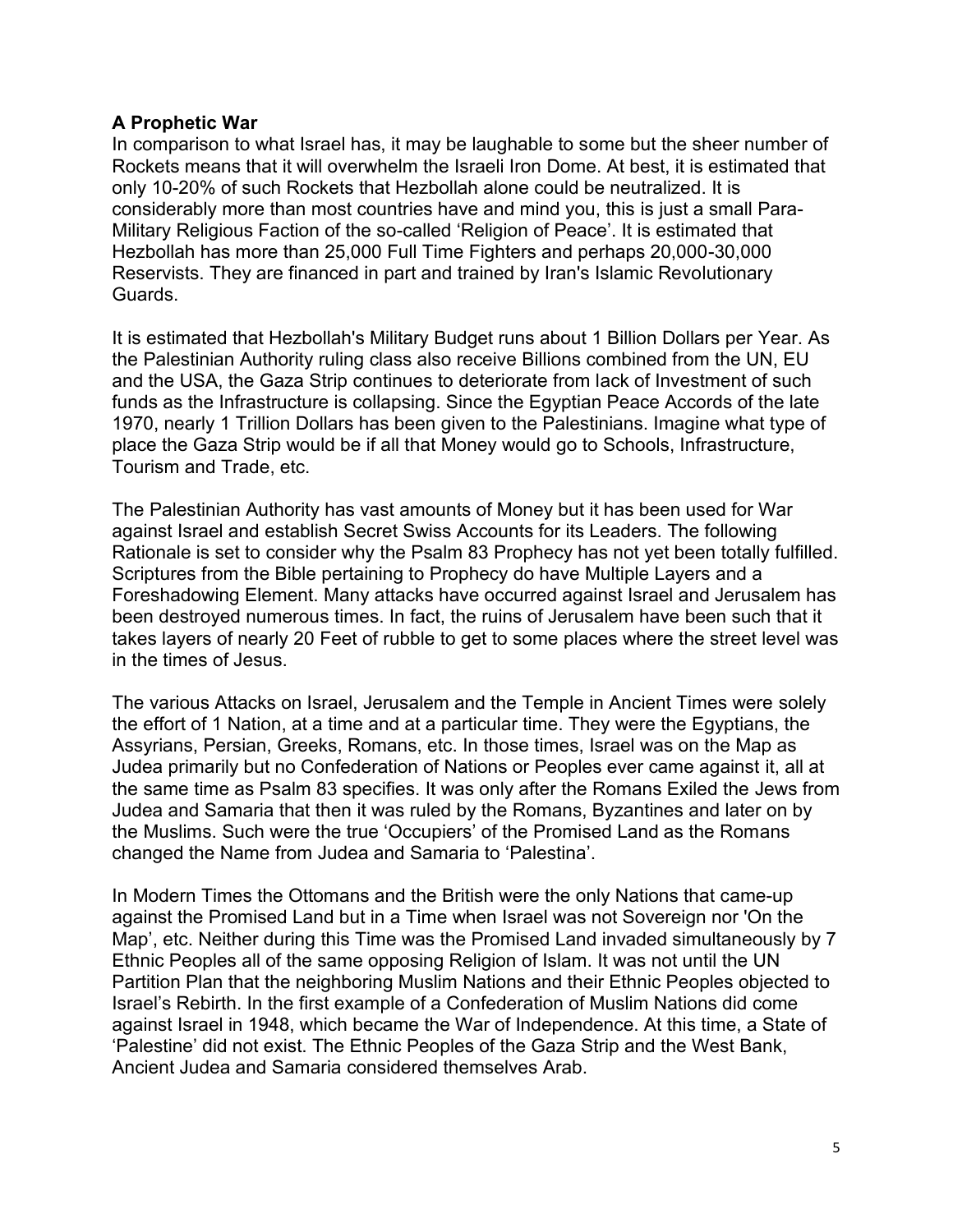## **'Philistines'**

Such People, also for the most part have been Muslim under the Caliphate of the Ottomans, then Egyptians and Jordanian Rule. There was never a 'Palestinian' Ethnic Identity or Movement in protest under these Ruling Empires. It was only after the Victory of Israel during the War of Independence that all of a sudden, the 'Palestinians' now existed and demanded a State of their own. They actually were given one by the UN but it was rejected. Thus, the 1948 Confederation of Muslim Peoples could not fit Psalm 83. Next, the Muslim Confederation of Peoples had no chance at a Confrontation during the 1957 Suez Canal War.

In fact, it was Israel with the consent of the British and French that took over the entire Sinai Peninsula. Then in the 1967 6-Day War, it was Israel again that pre-empted with a Military Strike, as it was evident that the Confederation of Muslim Nations led by Egypt to include Syria and Jordan were poised to strike at Israel. The only Time that the Psalm 83 Prophecy came close to being fulfilled was during the Yom Kippur War of 1973. In this case, there were 7 Muslim Armies, 'armed to the teeth' with the latest Soviet Weaponry. The Muslim Confederation did initiate a Preemptive Strike on Israel. However, the Palestinians were sidelined. 'Philistia' had no formal fight nor Military Divisions other than Local Militias, poorly armed.

This War was set between Nation-States against Israel, not any Para-Military Faction like the Palestinian Liberation Organization PLO that was not founded until 1964. It would be later on that such a Group, with Arms and Support from all the neighboring Muslim States will aide this cause. Since the 6-Day War, the PLO fought directly not only against the IDF, but Jewish Civilians and not just in Israel. The PLO then entrenched itself in Jordan then in Lebanon as it nearly took over Jordan. This led to the Invasion of Southern Lebanon during the 1980s by Israel. Under the command of Yasser Arafat, the PLO then went to Tunisia. At no other time did the PLO join such a Military Operation to be part of the Coalition to destroy Israel, collectively.

The Key to the Psalm 83 Muslim Confederation is the Ethnic Group of 'Philistia' that joins on an equal footing to the rest of the other Para-Military Muslim factions. Although the Arab League formed the PLO, it has been helpless in formulating any direct Military Alliance against Israel, although it has construed Arab Military Coalitions in the past. In addition, Oil-Rich Nations like Qatar do seek to have an EU style Defense Pack in a unification attempt to bring the Muslim World together in defense of 'Palestine'. The problem with 'Palestine' is that there is no Historical Precedence of such a Nation-State wherein 'Philistia' or Palestine was ever Sovereign as Israel was and is.

The Gaza Strip had always been incorporated in the various conquering Empires. Again, coincidently the Palestinians never demanded a State of their own nor where the Muslim Empires ever thought of granting one during those 'Occupying' Times. There was never a Formal or Informal 'Palestine' to speak of. Only in these Last Days, coinciding with Israel's 70-Year Anniversary is there an Informal State of Palestine. However, the only real issue concerning any possible legitimate cause for the Palestinians would be pertaining to the Gaza Strip.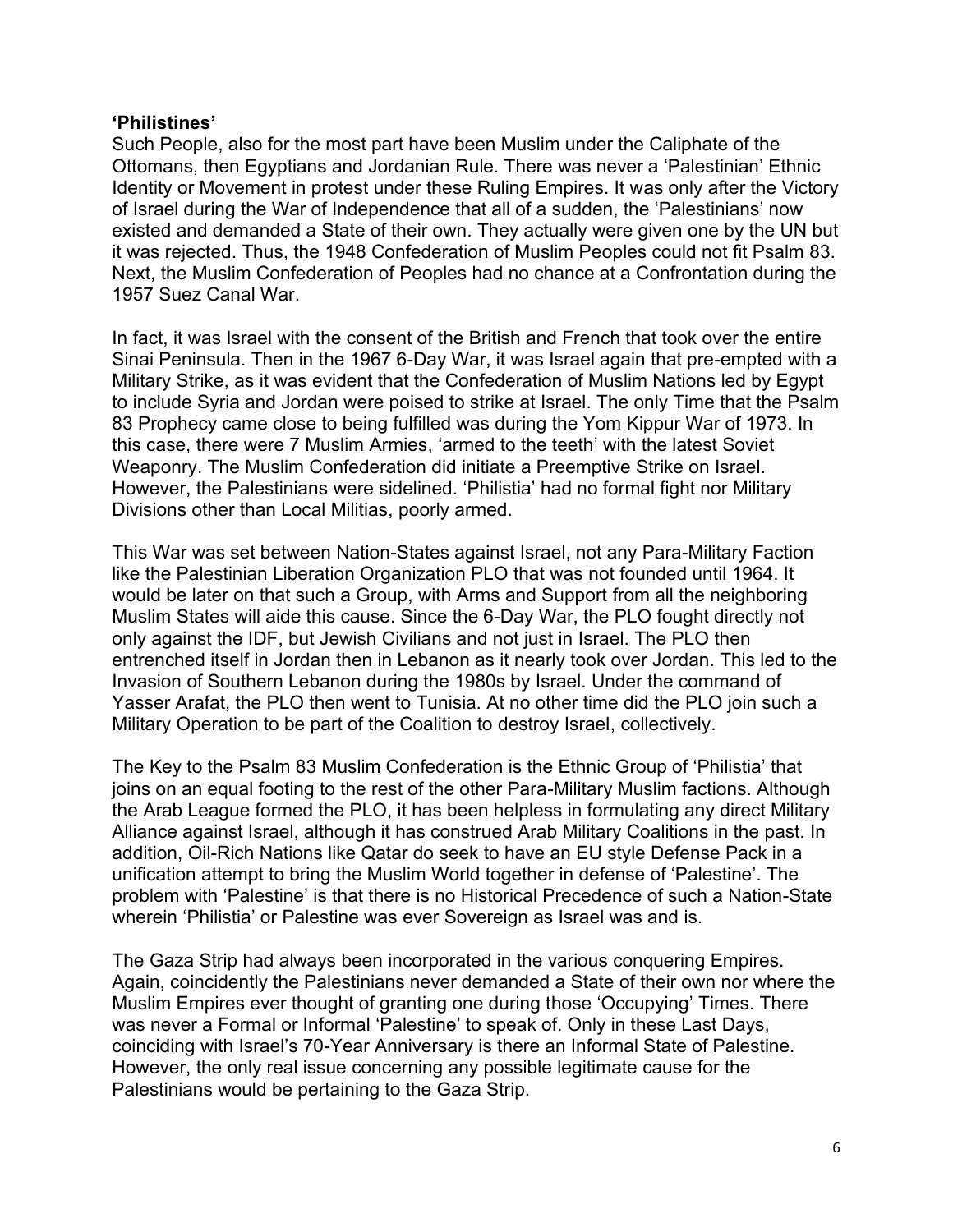## **Pledge of U.S. Allegiance**

This Strip is and was the historical home of the Descendants of the Modern Day Palestinians, the Philistines. However, with the Arab Invasion and occupation of the Promised Land since the 600s, the Ethnic Mixing has been such that it has eclipsed the Bloodlines. The Arabs in the West Bank, which is ancient Judea and Samaria, is a stretch as those Ethnic Peoples are Arabs (Ammonites) and are really the 'Occupiers' of the Promised Land. Even in Ezekiel, it foretold that YHVH was going to regather Israel in the Last Days in which the Enemies of Israel would occupy the Hill Country. This is exactly the case now as Samaria and Judea are occupied by the Palestinians. The Palestinian pretext for a 2-State Solution cause is not a front-and-center prerogative for the Muslim World.

What is the Prerogative, is the Spiritual Birth Right, the Promised Land, Jerusalem, and Temple, World Rule and the coming Savior. At this point in time, since the USA recognized the Capital of Israel as being Jerusalem by the Trump Administration and having cut the UN Funding for the Palestinians along with the CIA supported ISIS in Syria, the 'Philistines' have no other choice but to join such a Psalm 83 Para-Military Muslim Coalition against Zion. What is very interesting and telling perhaps is that the coming Psalm 83 War will be allowed to occur without the objection from the USA or Europe even. The Scriptures are not clear as to this effect but perhaps as many have speculated, the USA, which has supported Israel may not be in a Political, Moral nor Militarily position to assist and/or defend Israel.

What could be the Factors that could cause these Scenarios to occur? The Prophetic Relevance of the USA is that it has been the Supporter and Protector of Israel in the Last Days. From Truman to Trump, 1948 to 2018 has spanned 70 Years of an 'Unbreakable Bond' between the USA and Israel. This is how America has been part of Biblical Prophecy. The support has come because the Heart and Mind of the American People had been directly influenced by the Judeo-Christian Heritage of the Bible.

It is about the Belief in Jesus Christ as the Messiah and the Gospel of Peace and Individual Redemption. It has made way to be also sympathetic to a Nation in route to its own Redemption that Israel has yet to experience, thus the Time of Jacob's Trouble. YHVH will be Faithful to bring Israel through the 'Refiner Fire' and once and for all deal with Israel's Wayward Heart and Rejection of Jesus as the true Messiah. The USA may not be however, available to help during this Psalm 83 War of the various Muslim Ethnic Peoples against Israel.

One possible reason could be that like Russia, the vast amount of Money spent on the Military at the expense of its People's Needs back home made it go Bankrupt and thus economically unable to assist Israel in any capacity. Also, there is a change in Morals in the USA. The other reason could be that there is no Political Will, as the Generation that is now taking Power and Transitioning the Political Landscape of the USA is one that is not sympathetic towards Israel and in fact pro-Palestine. Other reasons could be that due to its Morally, the USA will have reached a Saturation of Sin. It Morally cannot stand as a Bastion of what it once was, an 'Honest Broker'.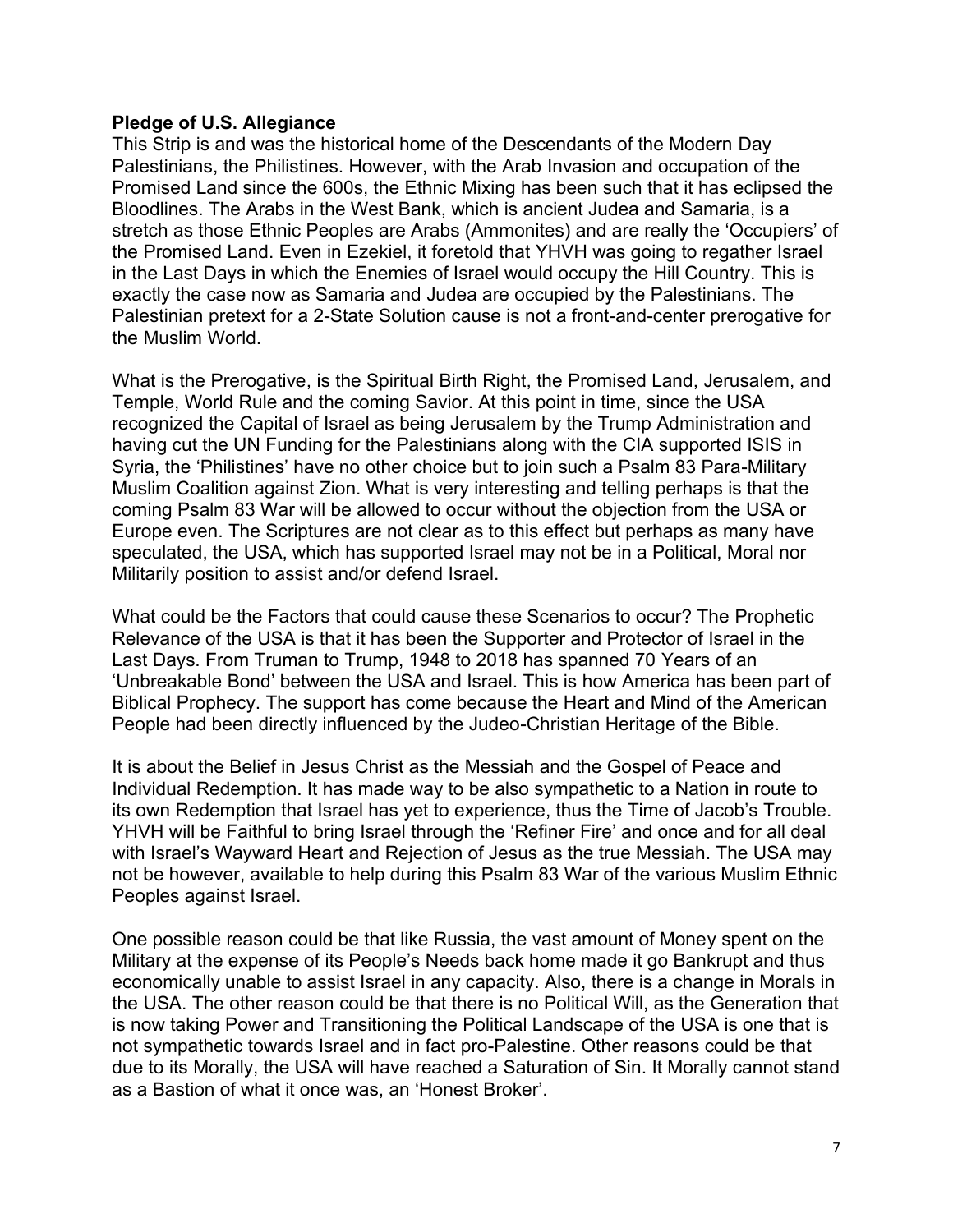## **Controlled Demolition**s

There is also much Corruption and Moral Decay at the highest levels that is being exposed. One of the reasons why Trump won the U.S. Presidency was to 'Drain the Swamp' of the Pedophiles, the Evil Luciferians and the Fake Synagogue of Satan Talmudic Warlocks and Wizards that are choke-holding the USA and the World. The other possible reason why the USA is not coming to the Aid of Israel in this Psalm 83 War is because the Rapture event occurred. It is estimated that only 10% of the American Population are truly Followers of Jesus.

Also, in recent polls, the emerging Z-Generation is more Atheistic than all other Generations before it. If only 10% of Americans are Raptured-Out, the Vacuum left in all sectors of the Economy, Military and Institutions would paralyze the Nation to the point of not being able to respond in the most effective way. What is the reason why the Muslims seek to destroy Israel? The Psalm 83 hints at their quest, to 'Wipe the Name of Israel off the face of the Earth'.

This goes contrary to what the Creator, the GOD of the Universe, YHVH has chosen and decreed through such a Nation and People. One has to have a proper perspective that the Bible is very clear that YHVH chose the least important, significant and desirable People of the Earth. Israel to be set-up as an example of His Redemptive Work for the rest of the Nations. Israel was to have been a 'Model Nation', a Beacon of Light in a Dark World, etc. It failed. Israel, which means 'Prince with Elohim', was to be an Example of how YHVH could turn a Lying Deceiver that was Jacob, to an 'Israel'.

Jacob was the Father of the 12 Tribes of Israel to be eventually humbled and converted. YHVH transformed the Heart of a 'Jacob' to an 'Israel', etc. The Bible states that as Humanity fell due to the Sin of Adam and Eve, it went its various ways and turned their back on the true Creator, the GOD of Israel. Elohim sought Humanity back and found one such Man whose Heart was toward the Creator and believed all that YHVH promised He could do. This Man was Abram.

To this Man, YHVH would bless his Physical Descendants as 'Numerous as the Sands of the Sea' with a Promised Land, Divine Blessings, a Capital, a Temple and a Savior. Through this Nation, Zion, all other Nations of the World would be blessed and enter into the same pack or Covenant. In addition, the Spiritual Descendant of Abram would also 'Number as the Stars of the Sky'. However, the Nation that became Israel failed at this Directive due to Sin and Pride because the Jews forgot that they were the 'Tail' of the Nations as YHVH described them.

They were originally the sort of People from where Feces passes through, the Tail and not the Head, Deuteronomy 28:13. 'To whom much is given, much is required', etc. The Birth-Right was to be incorporated, as it were, like a Business Agreement and Partnership with the Creator, YHVH. At the core, it consisted of the Promised Land, a Spiritual Blessings, a City, the Temple and the Prominence of the Nation that would rule the World one Day. This would be Jesus' Millennial Kingdom, etc.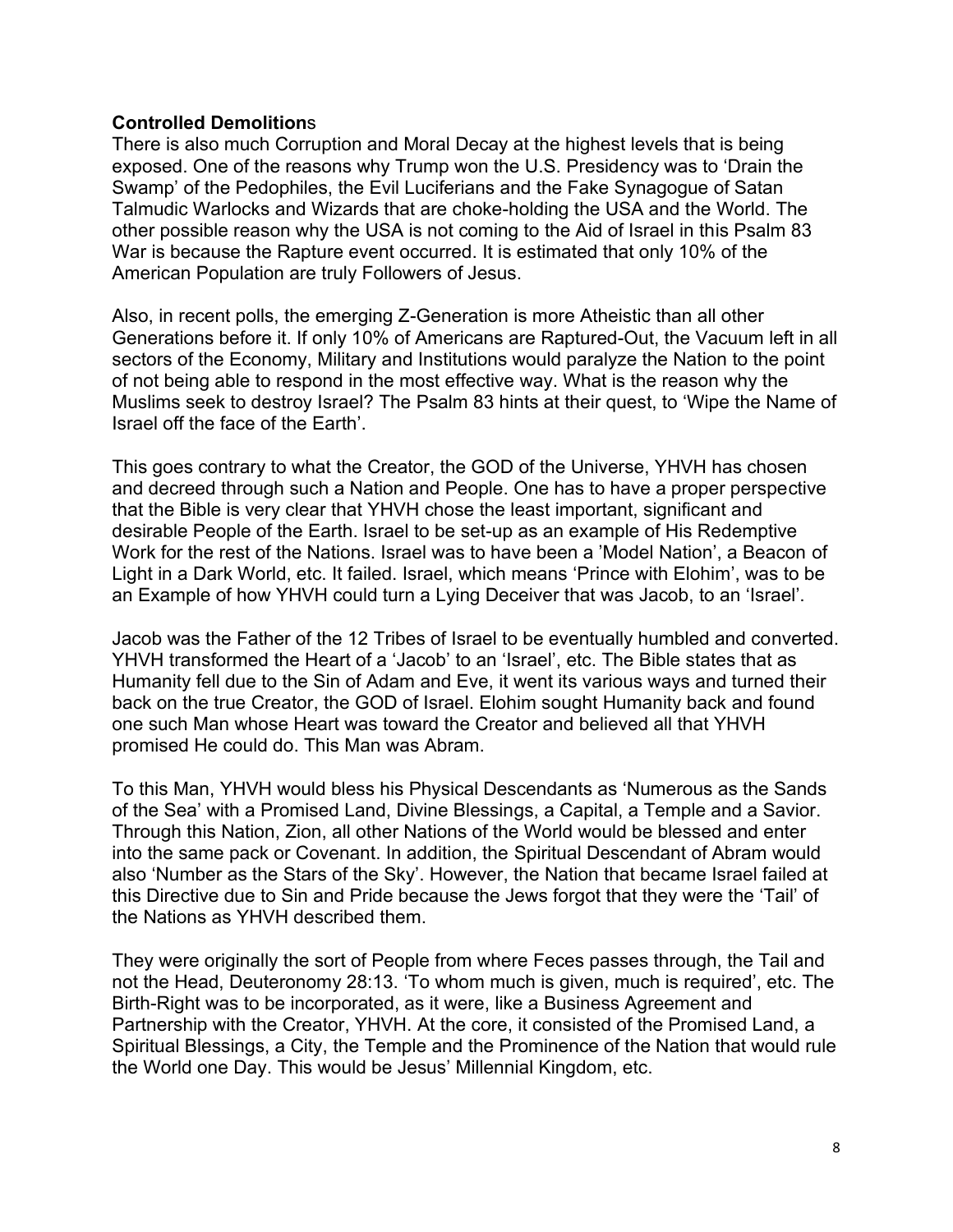## **Spiritual Warfare**

There was a Promise of a King to come to save not only Israel from Sin but also all of Humanity. This King would be a Godly King, as a 'Shepherd', and a just Judge, etc. During the Reign of King Solomon, Israel had a measure of this Prominence in the World. Rulers would come to Israel to hear and see the Wisdom bestowed to a Man and his Nation by YHVH. The Capital City of the King became Jerusalem. What makes Jerusalem different from all others of the World is that YHVH declared that He Himself put His Name there forever. Thus, those that seek to possess Zion or Jerusalem are the Successors and Heirs to such a Birth-Right that Jacob stole from Esau.

This is why Islam, on one Hand is so adamantly opposed to Israel's Existence, because it has begun to realize that whoever possess this Spiritual Birth-Right, possess everything. Thus, this is why the Psalm 83 is really a Spiritual War. In the Luciferin Religion of Islam, among many, Lucifer's seeks to usurp the Covenant and Promises YHVH made specifically to Abram. Due to Disobedience, only a last remaining Tribe, Judah or the Jews was allowed to remain. They failed to follow Jesus when He came as the true 'King of Jerusalem' and the rightful 'Anointed Christ'.

This caused Israel's Exile and their Enemies to 'occupy' Zion or the Promised Land since then. So too do the Muslims seek Jerusalem for their gain and usurp it as Jacob did. Moreover, Jacob knew a thing or two about usurping the Birth-Right. However, there does also exist, on the other Hand, the Synagogue of Satan that is no different from the Muslims likewise seek to usurp the same Spiritual Birth-Right from Jesus Christ. It is a 2-Front War like with Israel. The Birth-Right and Promises made by YHVH to Abram and his Descendants, both Earthly and Spiritual have been secured in Jesus Christ. The Jews could have received it but rejected Jesus as the true Messiah.

The Muslims also reject Jesus as GOD the Son. It was the Evil Elders of Zion, that of the Sanhedrin and their Money Changers that had another Christ in mind. This other Christ would and will, 'Come in his own Name' as Jesus warned them. The Fake Jews, then as now do have another King, a Caesar of Rome whom they prefer as a King like the Nations. Such was their King Herod at the time, an Edomite, etc. More so, such have sought to usurp all manner of Spiritual Protocols for example, with their Talmud or 'Vain Philosophies of Men'. Jesus said thar they negated the Torah and the Prophets. Jesus reprimanded them for they nullified the Word of YHVH by their Traditions of Men. The 'Oral Torah' became the ultimate Authority, to this Day.

Jesus exposed these Fake Jews to their Face that sought and seek to usurp the Spiritual Birth-Right of the Descendants of Abram. Jesus told them that their Allegiance was to another 'Father', Satan or Lucifer himself, the False 'Anointed Christ' Cherub instead of the Son of GOD, etc. They were also irate because Jesus stopped their Merchandising of the Temple and Religious Ordinances for a Profit. Jesus reiterated this fact in the Book of Revelation that the Synagogue of Satan is real and exists to this Day. Such are the ones, that like the Muslims seek the Birth-Right from Jesus and His Spiritual People.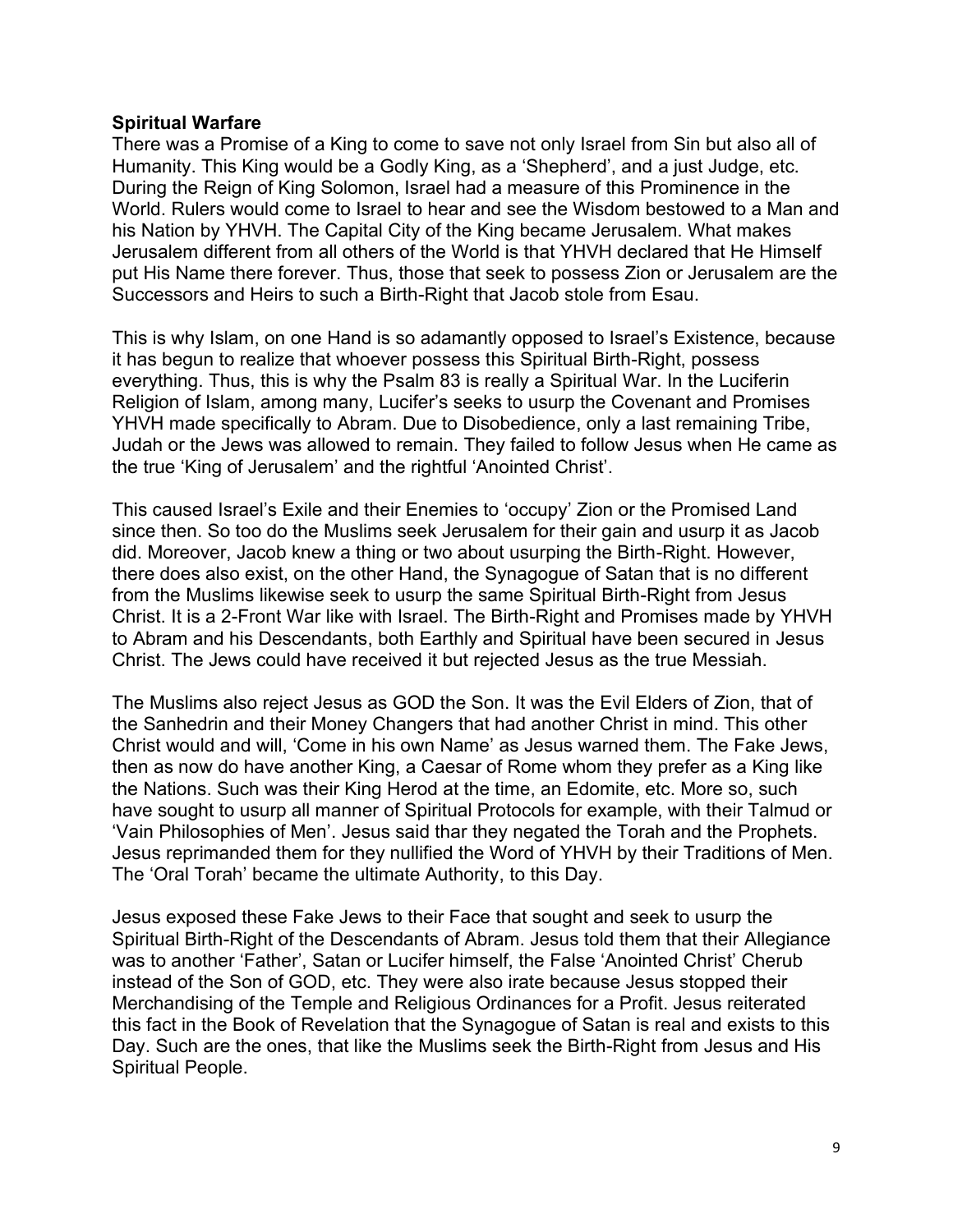## **Jacob's Trouble**

This is why they hate Jesus so much and His Followers. It is because Jesus stopped their Thievery of the System, the Government, the Education, the Media, the Banks and Temple, etc. Jesus also defeated their Master and King, Lucifer at the Cross of Calvary. Lucifer is using such 'Useful Idiots' to implement his Plan that they think can still prevail. Although the Light Bearer is a Defeated Foe, he along with his 'Builders', Warlocks and Witches will seek 4 more World Wars to possess the Promised Land, Jerusalem and the 3rd Temple; all that the Spiritual Birth-Right includes. Lucifer and his 'Elders' will attempt to prevent Jesus and His true Followers from possessing the Spiritual Birth-Right.

As mentioned prior, this Birth-Right involves the Promised Land, Divine Blessings, the Return of the King, and World Dominion as the 'Head' of all the Nations, etc. The Bible teaches that the Gentiles would one Day also be part of the Covenants and Promises with Israel. Jesus reminded the Council of it and for which it was one of the many reasons why the Elders of Zion handed over their Messiah to the Romans to Crucify Him. This was the Ultimate Betrayal like what the Sons of Jacob did with Joseph. However, the Time of Jacob's Trouble will take Revenge on his Sons. This is the reason for the Tribulation Period.

The Jews became very Racist and Arrogant and were Blinded by their Vain Pride that only Jews could receive the Birth-Right, which is the Blessings, the Land, the City, the Temple, the Prince, World Dominion and Salvation, etc. These Fake Jews that have founded and fund Israel seek and will have in play their False Royal Bloodline and Successor to sit in David's throne. Such Families of the 13 Bloodlines of the Illuminati dominate the World and have been given the Power to implement this Luciferian Alternative Gospel by Lucifer's power. The Elements that make-up the Synagogue of Satan are working in league with Lucifer to ultimately usurp not only the Nation of Israel and Jerusalem but also the coming  $3<sup>rd</sup>$  Temple.

The Prize is the Temple of Worship in Zion from where their False Messiah will not only rule Israel from it but the World. They rejected Jesus then and still do to this Day. Such will try to oppose Jesus in the coming Battle of Armageddon because it will be at that time that Jesus will implement the Birth-Right that is His through His Bloodline of King David. The Bible teaches that no other Peoples but those that are of the Faith of Abraham that believed YHVH at His Word and who was shown who Jesus was and is to have the Spiritual Birth-Right consisting of the of Divine Blessings, the Promised Land, the City, a King and to rule the Nations.

Spiritually speaking, 'Prophetic History' is repeating itself presently, as it was when Israel or the Remnant came back from Persia under the Edict of Cyrus to rebuild the Walls of Jerusalem and the 2<sup>nd</sup> Temple. The Time is now as it was when the Jews came back from Persia to build the Walls and Temple, but in much opposition. The Book of Daniel also foretold this would be the case and how in Hosea it foretold that Israel would not have a King for a very Long Time.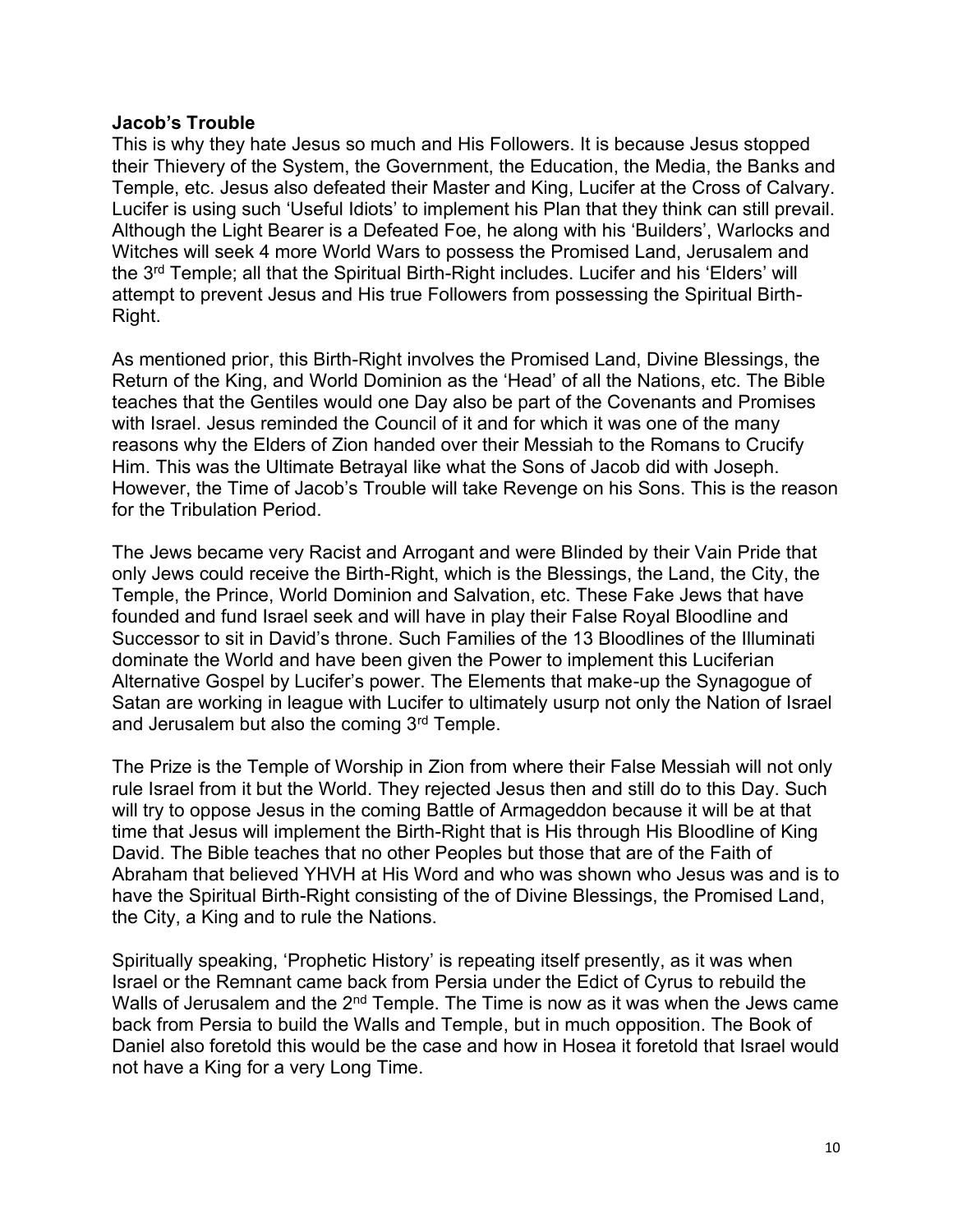## **Prophetic Occupations**

Similarly, an Edict was proclaimed by way of the UN Partition Plan, much as it was with Cyrus the Great. The Jews, a Remnant, came back to start rebuilding the Walls of Jerusalem and restore the Promised Land. The Jews first started to build their own homes and through great opposition, their Settlements expanded. However, the House of YHVH has remained neglected and unfinished now as it was then in Ezra and Nehemiah's Day. A long time had elapsed as the men of YHVH then finally persuaded the People to start rebuilding the Temple. This started though by reading the Word of YHVH in the Torah, not the Talmud. This is now revival and perspective is attained in the People of YHVH.

Back then, when such Jewish Settlements and the Unification of Jerusalem was underway to become the Capital of Israel once again, the 'Occupiers' of the Promised Land, the Arabs and Ammonites hindered the plans of the Remnant. Such called for Legal Actions against the Jews…much like the Arabs and Palestinians of today. The Arabs then as the Muslims now have been successful in denouncing the Jewish Settlements as 'Unlawful' and that there is no 'Jewishness' regarding the Temple Mount, according to the UN and UNESCO. Back then, an Arab was quartered in the side Storage Rooms in the House of YHVH and had to be Evicted. The same Prophetic Principle is now also present and repeating Prophetically since Israel became a Nation in 1948.

It Reunified Jerusalem in 1967 and actually took possession of the Temple Mount but gave it back to the Muslims as an Appeasement. But the next Stage to be Redeemed is the Temple. However, as then, so too now since 1948, the House of YHVH is being neglected. Moreover, the Arabs are in the Precinct, the Dome of the Rock that has to be Evicted like Tobiah. There was Geshem, the Arab that along with Tobiah the Ammonite and others first sought to deceive the Returning Jews and play along appearing to 'help construct' the Walls and House of YHVH. The directive was given by Royal Edict to solely be done by the Jews. This was and is the '2-State Solution', a Compromise of a Co-Existence that will never work. In the Heart of the Arab and Ammonite, there was not such desire for YHVH. On the contrary, the Arab and the Ammonite mocked, ridiculed and sought Legal Action to halt the Construction.

As then, so too now the Muslims and Arabs seek to stop the Jewish Settlements in the Promised Land as the Captives of Israel have come back to the Promised Land. Tobiah the Ammonite that had to be Evicted from the House of YHVH is a 'Prophetic Picture' of the Compromise there was and is allowed due to Sin. This Spiritual Law can be applied on a Corporate Level as well as on an Individual Level. This Condition speaks to the Personal and National State of YHVH's Peoples, both the Earthly and Spiritual Descendants of Abram. This is seen in modern Jerusalem, in that the Temple Mount has an Arab Shrine 'entrenched' in the same manner Tobiah was. He has been allowed a Space as the Dome of the Rock is on the side from where the Temples of YHVH once stood nearby. The Dome of the Rock and the al-Aqsa Mosque are as the Natural Enemies that took Residence then, Geshem the Arab and Tobiah the Ammonite, etc.